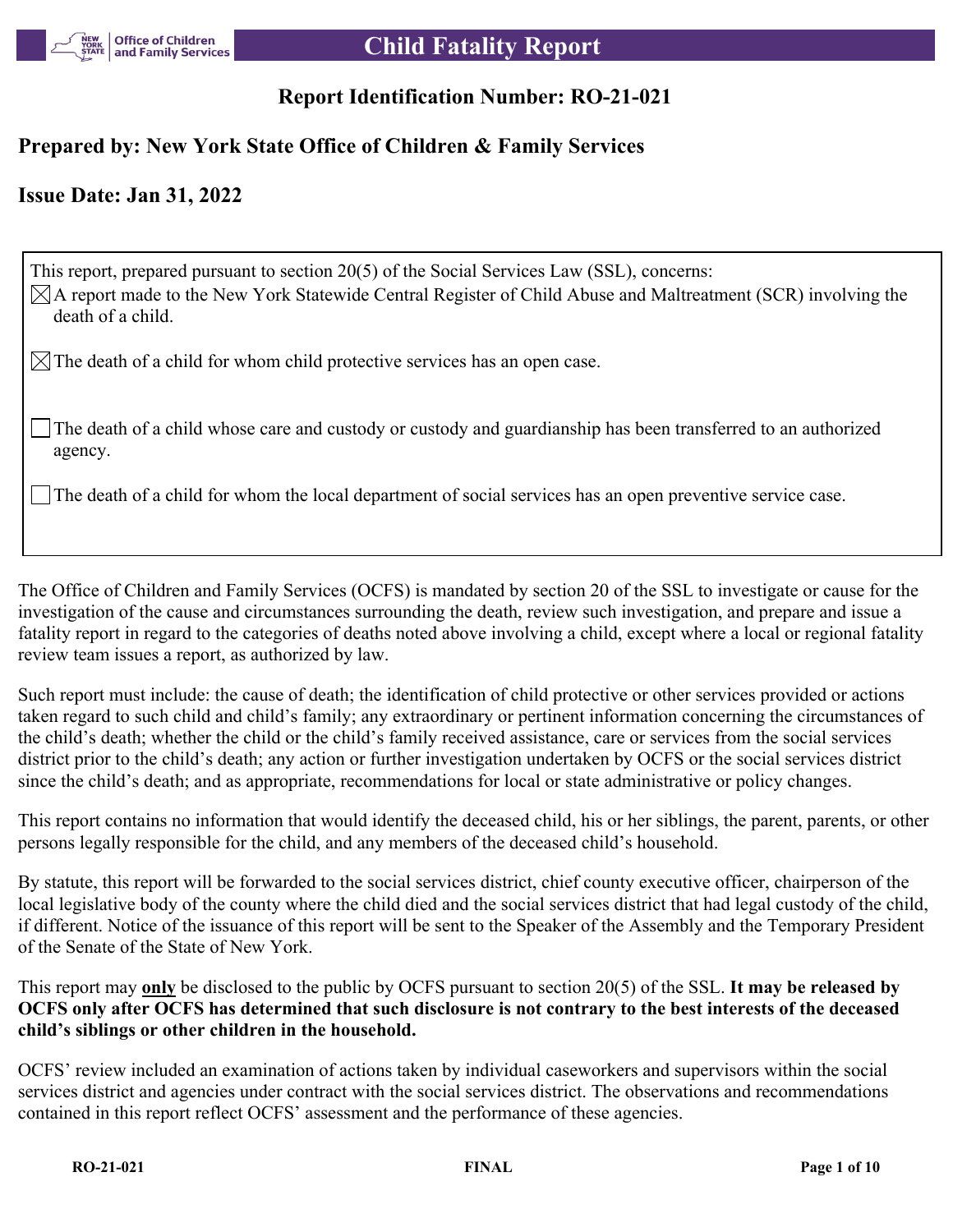

# **Abbreviations**

|                                                      | <b>Relationships</b>                                                  |                                       |
|------------------------------------------------------|-----------------------------------------------------------------------|---------------------------------------|
| <b>BM-Biological Mother</b>                          | <b>SM-Subject Mother</b>                                              | SC-Subject Child                      |
| <b>BF-Biological Father</b>                          | SF-Subject Father                                                     | OC-Other Child                        |
| MGM-Maternal Grand Mother                            | <b>MGF-Maternal Grand Father</b>                                      | FF-Foster Father                      |
| PGM-Paternal Grand Mother                            | PGF-Paternal Grand Father                                             | DCP-Day Care Provider                 |
| MGGM-Maternal Great Grand Mother                     | MGGF-Maternal Great Grand Father                                      | PGGF-Paternal Great Grand Father      |
| PGGM-Paternal Great Grand Mother                     | MA/MU-Maternal Aunt/Maternal Uncle PA/PU-Paternal Aunt/Paternal Uncle |                                       |
| <b>FM-Foster Mother</b>                              | <b>SS-Surviving Sibling</b>                                           | <b>PS-Parent Sub</b>                  |
| CH/CHN-Child/Children                                | <b>OA-Other Adult</b>                                                 |                                       |
|                                                      | Contacts                                                              |                                       |
| <b>LE-Law Enforcement</b>                            | <b>CW-Case Worker</b>                                                 | CP-Case Planner                       |
| Dr.-Doctor                                           | ME-Medical Examiner                                                   | <b>EMS-Emergency Medical Services</b> |
| DC-Day Care                                          | FD-Fire Department                                                    | <b>BM-Biological Mother</b>           |
| <b>CPS-Child Protective Services</b>                 |                                                                       |                                       |
|                                                      | <b>Allegations</b>                                                    |                                       |
| <b>FX-Fractures</b>                                  | <b>II-Internal Injuries</b>                                           | L/B/W-Lacerations/Bruises/Welts       |
| S/D/S-Swelling/Dislocation/Sprains                   | C/T/S-Choking/Twisting/Shaking                                        | B/S-Burns/Scalding                    |
| P/Nx-Poisoning/ Noxious Substance                    | <b>XCP-Excessive Corporal Punishment</b>                              | PD/AM-Parent's Drug Alcohol Misuse    |
| CD/A-Child's Drug/Alcohol Use                        | <b>LMC-Lack of Medical Care</b>                                       | <b>EdN-Educational Neglect</b>        |
| <b>EN-Emotional Neglect</b>                          | <b>SA-Sexual Abuse</b>                                                | M/FTTH-Malnutrition/Failure-to-thrive |
| IF/C/S-Inadequate Food/ Clothing/<br>Shelter         | <b>IG-Inadequate Guardianship</b>                                     | LS-Lack of Supervision                |
| Ab-Abandonment                                       | OTH/COI-Other                                                         |                                       |
|                                                      | <b>Miscellaneous</b>                                                  |                                       |
| <b>IND-Indicated</b>                                 | UNF-Unfounded                                                         | SO-Sexual Offender                    |
| Sub-Substantiated                                    | Unsub-Unsubstantiated                                                 | <b>DV-Domestic Violence</b>           |
| LDSS-Local Department of Social                      | <b>ACS-Administration for Children's</b>                              | NYPD-New York City Police             |
| Service                                              | Services                                                              | Department                            |
| PPRS-Purchased Preventive<br>Rehabilitative Services | TANF-Temporary Assistance to Needy<br>Families                        | FC-Foster Care                        |
| MH-Mental Health                                     | <b>ER-Emergency Room</b>                                              | <b>COS-Court Ordered Services</b>     |
| <b>OP-Order of Protection</b>                        | <b>RAP-Risk Assessment Profile</b>                                    | FASP-Family Assessment Plan           |
| <b>FAR-Family Assessment Response</b>                | Hx-History                                                            | Tx-Treatment                          |
| <b>CAC-Child Advocacy Center</b>                     | PIP-Program Improvement Plan                                          | yo-year(s) old                        |
| <b>CPR-Cardiopulmonary Resuscitation</b>             | ASTO-Allowing Sex Abuse to Occur                                      |                                       |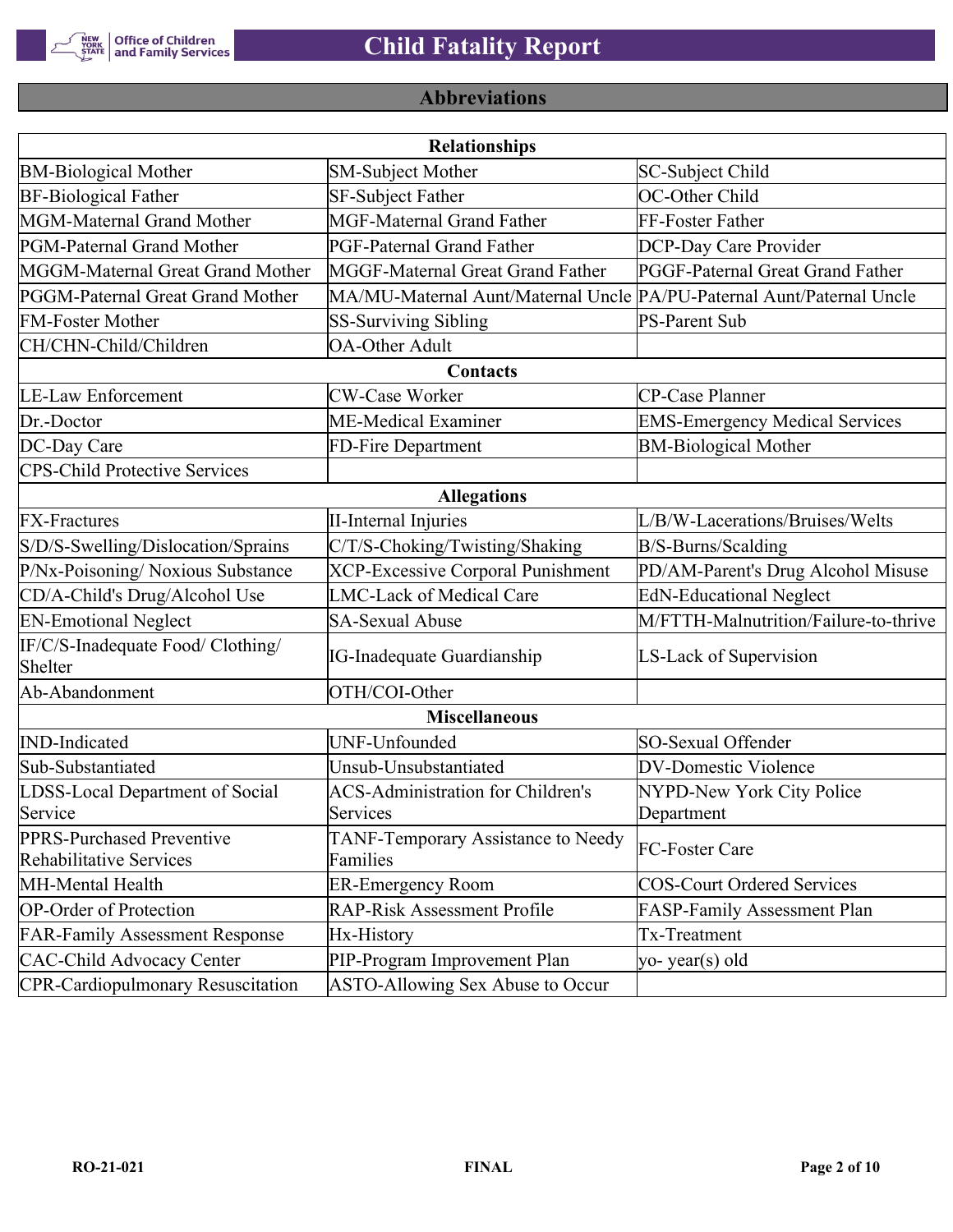

## **Case Information**

**Report Type:** Child Deceased **Jurisdiction:** Wayne **Date of Death:** 09/20/2021

**Age:** 1 month(s) **Gender:** Male **Initial Date OCFS Notified:** 09/20/2021

**Presenting Information**

Wayne County Department of Social Services (WCDSS) received the SCR report on 9/20/2021 which alleged the mother (SM) slept with the 1-month-old child (SC) on a couch in her friend's (OA) home. The mother fed the child some time in the night and fell asleep. The mother awoke at 5:19 AM with the child tucked in her right arm unresponsive and cold to the touch. The role of the father (BF) was unknown. The report was subsequent to an open report dated 8/5/2021 which alleged the child was born with a positive toxicology for marijuana.

#### **Executive Summary**

This report concerns the death of a 1-month-old child which occurred while in the care of his mother on 9/20/2021. WCDSS received the report which alleged the mother had fallen asleep on a couch while feeding the child and awoke to find him blueish in color and unresponsive. There were no surviving siblings in the household composition.

WCDSS interviewed the mother, and it was learned that she was staying with a friend for one night while awaiting an opening in a homeless shelter program. The mother reported having fed the child sometime between 1:00-2:00 AM and fell asleep while feeding him. The mother awoke at 5:19 AM and found the child unresponsive, cradled in her right arm.

The investigation revealed concerns for drug abuse by the mother, possibly during the day and night of the fatal incident. The mother checked herself into a substance abuse treatment program prior to the investigation being closed.

The father was interviewed and disclosed no knowledge of the incident and expressed no concerns for the mother's drug use or care for the child. The paternal grandparents expressed their concerns to WCDSS for the mother's drug use during the open investigation prior to the child's death. The mother had been staying with them prior to leaving to stay with her sister and then her friend's home.

The medical examiner identified that the preliminary autopsy results were consistent with positional asphyxiation. The final autopsy would not be available for several months and the cause and manner of death were pending.

WCDSS substantiated the allegations of DOA/Fatality and Inadequate Guardianship against the mother regarding the child. The determination was made in congruence with the evidence gathered. WCDSS made unsuccessful attempts to contact the mother to offer services in relation to the child's death prior to closing the investigation.

## **Findings Related to the CPS Investigation of the Fatality**

#### **Safety Assessment:**

- **Was sufficient information gathered to make the decision recorded on the:**
	- o **Safety assessment due at the time of determination?** N/A

#### **Determination:**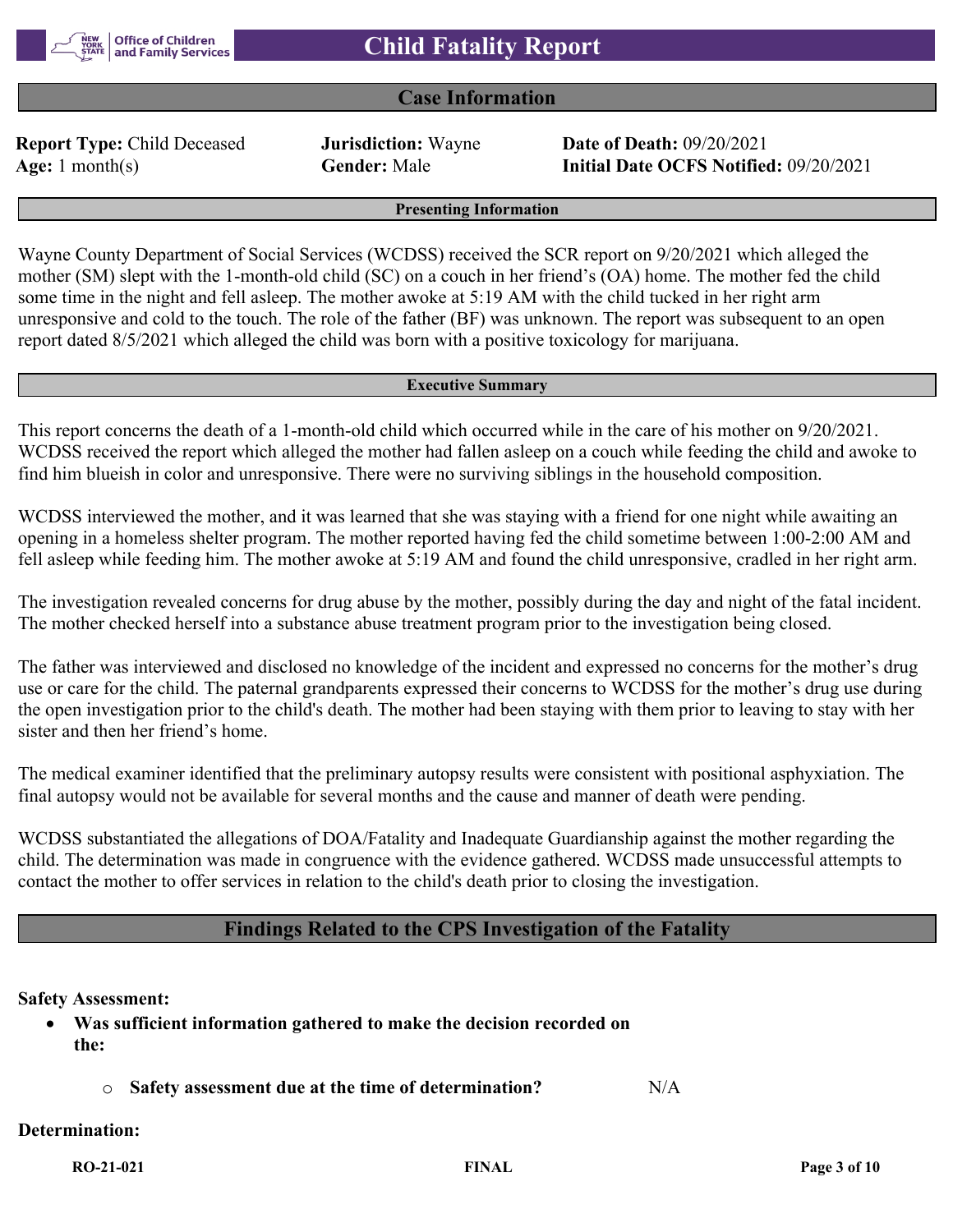| <b>Office of Children<br/>and Family Services</b><br>NEW<br>YORK<br>ȘTATE                                                                                                                                                | <b>Child Fatality Report</b>                                                                                                              |                                                                              |
|--------------------------------------------------------------------------------------------------------------------------------------------------------------------------------------------------------------------------|-------------------------------------------------------------------------------------------------------------------------------------------|------------------------------------------------------------------------------|
| $\bullet$<br>investigation?                                                                                                                                                                                              | Was sufficient information gathered to make determination(s) for all<br>allegations as well as any others identified in the course of the | Yes, sufficient information was<br>gathered to determine all<br>allegations. |
| ٠<br>appropriate?                                                                                                                                                                                                        | Was the determination made by the district to unfound or indicate                                                                         | Yes                                                                          |
| Was the decision to close the case appropriate?<br>or regulatory requirements?<br>Was there sufficient documentation of supervisory consultation?                                                                        | Was casework activity commensurate with appropriate and relevant statutory Yes                                                            | Yes<br>Yes, the case record has detail of the                                |
| <b>Explain:</b>                                                                                                                                                                                                          | The decision to close the investigation was appropriate and was done with supervisory consult.                                            | consultation.                                                                |
|                                                                                                                                                                                                                          | <b>Required Actions Related to the Fatality</b>                                                                                           |                                                                              |
|                                                                                                                                                                                                                          | Are there Required Actions related to the compliance issue(s)? $\Box$ Yes $\Box$ No                                                       |                                                                              |
|                                                                                                                                                                                                                          | <b>Fatality-Related Information and Investigative Activities</b>                                                                          |                                                                              |
|                                                                                                                                                                                                                          |                                                                                                                                           |                                                                              |
|                                                                                                                                                                                                                          | <b>Incident Information</b>                                                                                                               |                                                                              |
| <b>Date of Death: 09/20/2021</b>                                                                                                                                                                                         | Time of Death: 06:40 AM                                                                                                                   |                                                                              |
| Time of fatal incident, if different than time of death:                                                                                                                                                                 |                                                                                                                                           | 05:20 AM                                                                     |
| County where fatality incident occurred:<br>Was 911 or local emergency number called?<br><b>Time of Call:</b><br>Did EMS respond to the scene?<br>At time of incident leading to death, had child used alcohol or drugs? |                                                                                                                                           | Ontario<br>Yes<br>Unknown<br>Yes<br>N <sub>o</sub>                           |
| Child's activity at time of incident:<br>$\boxtimes$ Sleeping<br>Playing<br>Other                                                                                                                                        | Working<br>Eating                                                                                                                         | Driving / Vehicle occupant<br>Unknown                                        |
| Did child have supervision at time of incident leading to death? Yes<br>At time of incident supervisor was:<br>Distracted<br>$\boxtimes$ Asleep                                                                          | At time of incident was supervisor impaired? Unknown if they were impaired.<br>Absent<br>Other:                                           |                                                                              |
| Total number of deaths at incident event:<br>Children ages 0-18: 1                                                                                                                                                       |                                                                                                                                           |                                                                              |
| RO-21-021                                                                                                                                                                                                                | <b>FINAL</b>                                                                                                                              | Page 4 of 10                                                                 |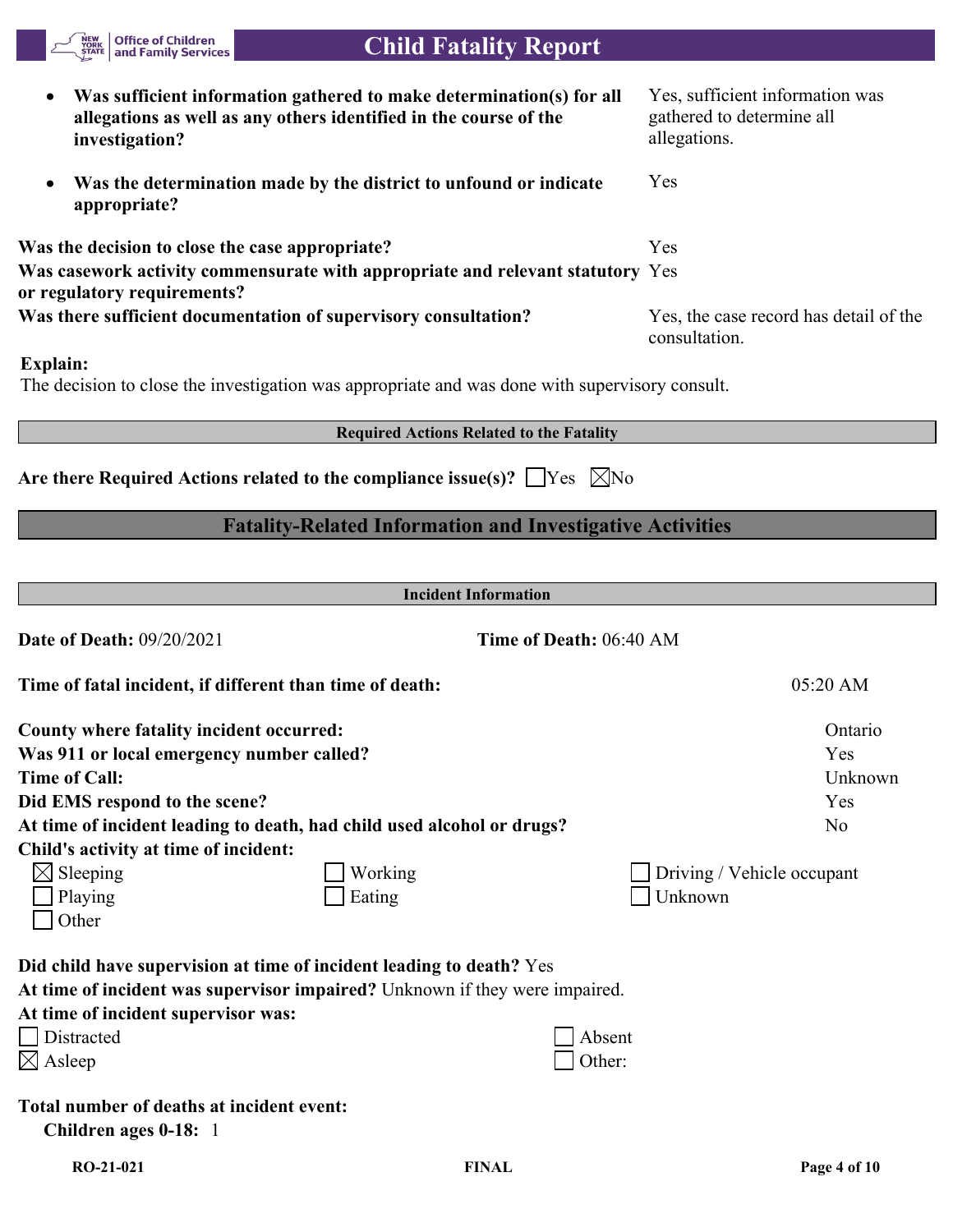

**Adults:** 0

#### **Household Composition at time of Fatality**

| Household                  | <b>Relationship</b> | Role                | <b>Gender</b> | Age          |
|----------------------------|---------------------|---------------------|---------------|--------------|
| Deceased Child's Household | Deceased Child      | Alleged Victim      | Male          | . Month(s)   |
| Deceased Child's Household | Mother              | Alleged Perpetrator | Female        | $29$ Year(s) |
| Other Household 1          | Father              | No Role             | Male          | $32$ Year(s) |

#### **LDSS Response**

WCDSS received the SCR report and coordinated their response with LE. LE informed WCDSS the SM was staying the night at a friend's house with the SC. The SM was staying on the couch in the living room and fell asleep feeding the SC a bottle. The SM awoke at 5:19 AM to find the SC blue in color and unresponsive. The coroner pronounced the SC dead in the home at 6:40 AM and an autopsy was scheduled. The SM was hospitalized due to statements she made at the scene and was receiving mental health treatment at the time the report was made.

The SM was interviewed and confirmed to WCDSS she had been staying with a friend on 9/19/2021 before entering a shelter program with the SC on 9/20/2021. The SM stated she was staying on the couch, and she slept with the SC on her chest. The SM stated she went to sleep with the SC at approximately 11:00 PM, waking between 1:00 and 2:00 AM to feed the SC. The SM stated she fell asleep feeding the SC and awoke at 5:19 AM to find the SC unresponsive and blueish in color. She yelled for help and the OA1 and OA1's husband (OA2) called 911 and assisted with administering CPR. The SC was pronounced dead in the home. The SM denied substance use the night of the fatal incident, though admitted to substance use prior to picking the SC up from the paternal grandparents who had been watching him.

The PGM was interviewed in her home. The PGM expressed multiple concerns for the SM, including drug use while caring for and while apart from the SC. The SM had been staying with the SC's paternal grandparents prior to leaving their home and staying with her own family and friends while awaiting shelter placement. The PGM stated the SM left the home after an argument with the BF and the PGM and PGF confronting the SM about their concerns for her drug use. The PGM disclosed concerns the SM was co-sleeping with the SC while in their home and counseled her many times regarding not sleeping with the SC. The PGM stated she had been watching the SC the day prior to his death and believed the SM was using crack cocaine while she was watching the SC.

The OA1 was interviewed in her home. The OA1 stated the SM had a portable crib with her and that it was not set up by the SM prior to her going to bed at 9:30 PM. The SM and the SC were both awake at that time. The OA1 did express concerns the SM had used drugs prior to her arrival to her home, though appeared sober and coherent when she went to sleep. The SC was with the PGM prior to the SM's arrival at OA1's home and not in the care of the SM.

The BF disclosed no concerns to WCDSS for the SM's drug use or care for the SC. The BF expressed his desire to not see the SM in trouble for the death of the SC. The BF admitted to drug use with the SM in the past. The BF was not present at the time of the fatal incident and knew only what the SM had reported to him. The BF was offered and declined services in relation to the SC's death.

The ME provided LE and WCDSS with the preliminary autopsy results. The autopsy showed no signs of trauma or abuse and the preliminary cause of death was consistent with positional asphyxiation. LE stated marijuana was in the living room where the SM was staying, and they believed it was hers. No other drugs were in the home and the SM was drug tested upon her arrival to the hospital, though the results were not available from LE prior to the investigation being closed.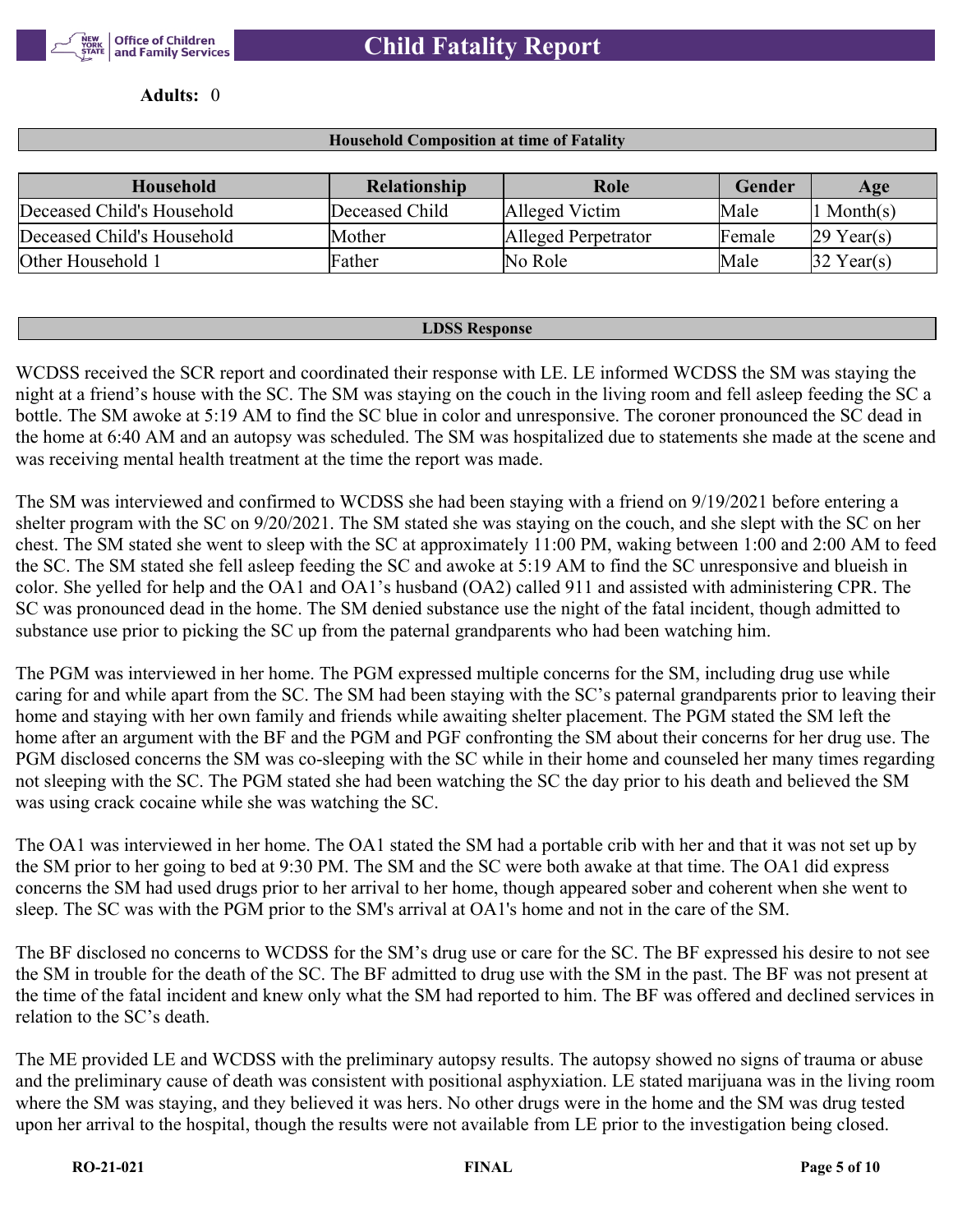**Office of Children** and Family Services

## **Child Fatality Report**

WCDSS made the determination to substantiate the allegations of DOA/Fatality and IG against the SM regarding the SC. The determination of the allegations was made in congruence with the evidence gathered. The evidence raised concerns for possible drug use by the SM prior to picking up the SC from the PGM and the SM co-slept with the SC, potentially under the influence of substances. The allegation of PD/AM was not added, though WCDSS investigated the concerns when they arose. The SM entered an inpatient substance abuse treatment program prior to the investigation being closed.

#### **Official Manner and Cause of Death**

## **Official Manner:** Pending **Primary Cause of Death:** Pending **Person Declaring Official Manner and Cause of Death:** Medical Examiner

#### **Multidisciplinary Investigation/Review**

## **Was the fatality investigation conducted by a Multidisciplinary Team (MDT)?**Yes

## **Was the fatality referred to an OCFS approved Child Fatality Review Team?**No

**Comments:** Wayne County does not have an OCFS approved Child Fatality Review Team.

#### **SCR Fatality Report Summary**

| <b>Alleged Victim(s)</b>                                 | <b>Alleged Perpetrator(s)</b>             | Allegation(s)              | <b>Allegation</b><br><b>Outcome</b> |
|----------------------------------------------------------|-------------------------------------------|----------------------------|-------------------------------------|
| $ 058754$ - Deceased Child, Male, 1<br>$\text{Month}(s)$ | $ 058755$ - Mother, Female, 29<br>Year(s) | DOA / Fatality             | Substantiated                       |
| $ 058754$ - Deceased Child, Male, 1<br>$\text{Month}(s)$ | $ 058755$ - Mother, Female, 29<br>Year(s) | Inadequate<br>Guardianship | Substantiated                       |

#### **CPS Fatality Casework/Investigative Activities**

|                                                                                                                                                                           | Yes         | No | N/A         | <b>Unable to</b><br><b>Determine</b> |
|---------------------------------------------------------------------------------------------------------------------------------------------------------------------------|-------------|----|-------------|--------------------------------------|
| All children observed?                                                                                                                                                    |             |    | $\boxtimes$ |                                      |
| When appropriate, children were interviewed?                                                                                                                              |             |    | $\boxtimes$ |                                      |
| Alleged subject(s) interviewed face-to-face?                                                                                                                              | $\boxtimes$ |    |             |                                      |
| All 'other persons named' interviewed face-to-face?                                                                                                                       | $\boxtimes$ |    |             |                                      |
| Contact with source?                                                                                                                                                      | $\boxtimes$ |    |             |                                      |
| All appropriate Collaterals contacted?                                                                                                                                    | $\boxtimes$ |    |             |                                      |
| Was a death-scene investigation performed?                                                                                                                                | $\boxtimes$ |    |             |                                      |
| Was there discussion with all parties (youth, other household members,<br>and staff) who were present that day (if nonverbal, observation and<br>comments in case notes)? | $\boxtimes$ |    |             |                                      |
| Coordination of investigation with law enforcement?                                                                                                                       | $\boxtimes$ |    |             |                                      |
| Was there timely entry of progress notes and other required<br>documentation?                                                                                             | $\boxtimes$ |    |             |                                      |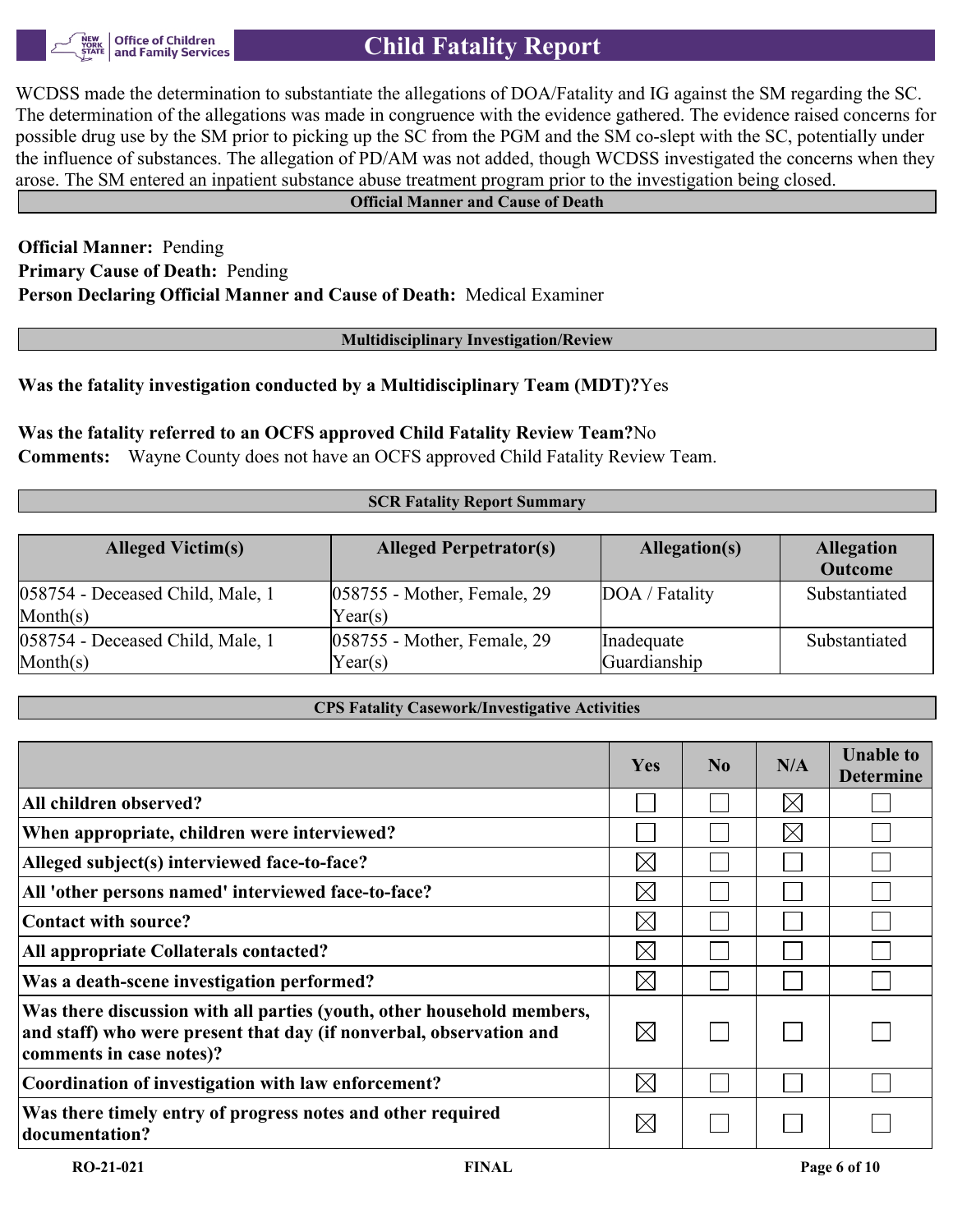

#### **Fatality Safety Assessment Activities**

|                                                                       | <b>Yes</b> | N/A | <b>Unable to</b><br><b>Determine</b> |
|-----------------------------------------------------------------------|------------|-----|--------------------------------------|
| Were there any surviving siblings or other children in the household? |            |     |                                      |

#### **Legal Activity Related to the Fatality**

**Was there legal activity as a result of the fatality investigation?** There was no legal activity.

#### **Services Provided to the Family in Response to the Fatality**

| <b>Services</b>                      | <b>Provided</b><br><b>After</b><br><b>Death</b> | Offered,<br>but<br><b>Refused</b> | Offered,<br><b>Unknown</b><br>if Used | <b>Not</b><br><b>Offered</b> | <b>Needed</b><br>but<br><b>Unavailable</b> | N/A         | <b>CDR</b><br><b>Lead to</b><br>Referral |
|--------------------------------------|-------------------------------------------------|-----------------------------------|---------------------------------------|------------------------------|--------------------------------------------|-------------|------------------------------------------|
| <b>Bereavement counseling</b>        |                                                 | $\times$                          |                                       |                              |                                            |             |                                          |
| <b>Economic support</b>              |                                                 |                                   |                                       |                              |                                            | $\boxtimes$ |                                          |
| <b>Funeral arrangements</b>          |                                                 | $\boxtimes$                       |                                       |                              |                                            |             |                                          |
| <b>Housing assistance</b>            |                                                 |                                   |                                       |                              |                                            | $\boxtimes$ |                                          |
| <b>Mental health services</b>        |                                                 |                                   |                                       |                              |                                            | $\boxtimes$ |                                          |
| <b>Foster care</b>                   |                                                 |                                   |                                       |                              |                                            | $\boxtimes$ |                                          |
| <b>Health care</b>                   |                                                 |                                   |                                       |                              |                                            | $\boxtimes$ |                                          |
| <b>Legal services</b>                |                                                 |                                   |                                       |                              |                                            | $\boxtimes$ |                                          |
| <b>Family planning</b>               |                                                 |                                   |                                       |                              |                                            | $\boxtimes$ |                                          |
| <b>Homemaking Services</b>           |                                                 |                                   |                                       |                              |                                            | $\boxtimes$ |                                          |
| <b>Parenting Skills</b>              |                                                 |                                   |                                       |                              |                                            | $\boxtimes$ |                                          |
| <b>Domestic Violence Services</b>    |                                                 |                                   |                                       |                              |                                            | $\boxtimes$ |                                          |
| <b>Early Intervention</b>            |                                                 |                                   |                                       |                              |                                            | $\boxtimes$ |                                          |
| <b>Alcohol/Substance abuse</b>       |                                                 |                                   |                                       | $\boxtimes$                  |                                            |             |                                          |
| <b>Child Care</b>                    |                                                 |                                   |                                       |                              |                                            | $\boxtimes$ |                                          |
| Intensive case management            |                                                 |                                   |                                       |                              |                                            | $\boxtimes$ |                                          |
| Family or others as safety resources |                                                 |                                   |                                       |                              |                                            | $\boxtimes$ |                                          |
| Other                                |                                                 |                                   |                                       |                              |                                            | $\boxtimes$ |                                          |

## **Were services provided to parent(s) and other care givers to address any immediate needs related to the fatality?** No **Explain:**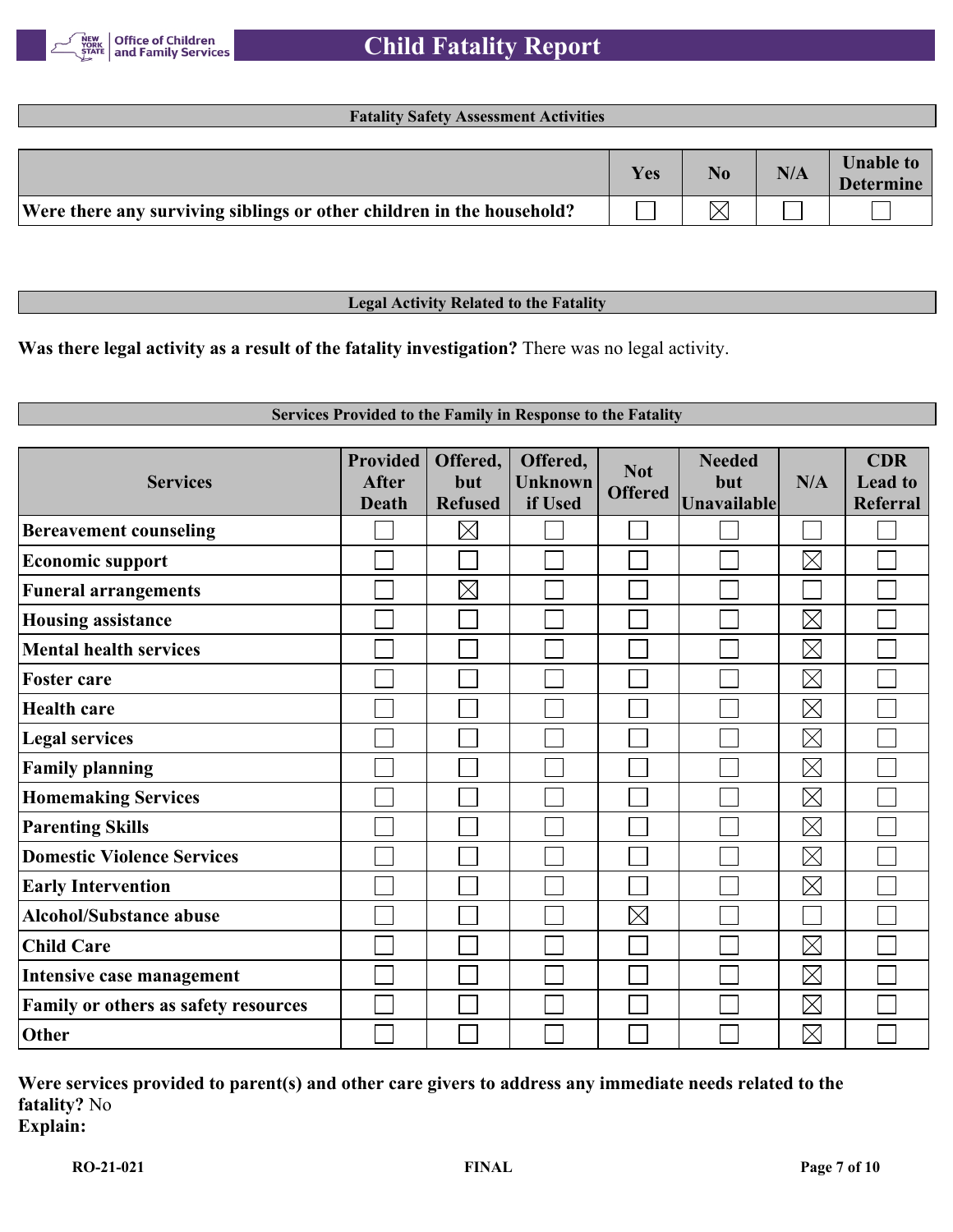

The SM was not offered services when WCDSS initially met with her. WCDSS documented three unsuccessful phone calls to her treatment facility and made no further attempts. The BF was offered and declined services by WCDSS.

# **History Prior to the Fatality Child Information Did the child have a history of alleged child abuse/maltreatment?** Yes **Was the child ever placed outside of the home prior to the death?** No **Were there any siblings ever placed outside of the home prior to this child's death?** Yes **Was the child acutely ill during the two weeks before death?** No **Infants Under One Year Old During pregnancy, mother:** Had medical complications / infections  $\left| \right|$  Had heavy alcohol use □ Misused over-the-counter or prescription drugs Smoked tobacco  $\Box$  Experienced domestic violence  $\Box$  Used illicit drugs Was not noted in the case record to have any of the issues listed **Infant was born:**  $\boxtimes$  Drug exposed With fetal alcohol effects or syndrome With neither of the issues listed noted in case record **CPS - Investigative History Three Years Prior to the Fatality**

| Date of<br><b>SCR</b><br><b>Report</b>      | <b>Alleged</b><br>Victim(s) | <b>Alleged</b><br>Perpetrator(s) | Allegation(s)                    | <b>Allegation Compliance</b><br><b>Outcome</b> | <b>Issue(s)</b> |
|---------------------------------------------|-----------------------------|----------------------------------|----------------------------------|------------------------------------------------|-----------------|
| $ 08/05/2021 _{\text{Days}}^{\text{Decel}}$ | Deceased Child, Male, 1     | Mother, Female, 29<br>Years      | Parents Drug / Alcohol<br>Misuse | Substantiated                                  | Yes             |

## **Report Summary:**

The SCR report alleged the SM gave birth to the SC on 8/3/2021. The SC tested positive for marijuana and the SM refused to be tested. The SM admitted to using marijuana while pregnant and relapsed on crack cocaine in March 2021 while pregnant. The SC showed signs of withdrawal. The BF and paternal grandmother had unknown roles.

**Report Determination:** Indicated **Date of Determination:** 11/08/2021

## **Basis for Determination:**

WCDSS initiated their investigation and met with the family members and obtained information from relevant collateral sources. Upon the birth of the SC, the SM stayed with the paternal grandparents. The arrangement was deemed safe by WCDSS and the SC was discharged home. The SM was referred for a substance abuse evaluation and to register for parenting classes. The PGM expressed concerns prior to the death of the SC that the SM was using drugs and provided a urine sample positive for cocaine. The SM tested negative when tested by a substance abuse counselor. The SM reported to WCDSS she left the PGP's home due to a domestic violence incident with the BF.

## **OCFS Review Results:**

WCCDSS failed to complete and monitor a Plan of Safe Care with the SM as required. WCDSS was aware of the SM's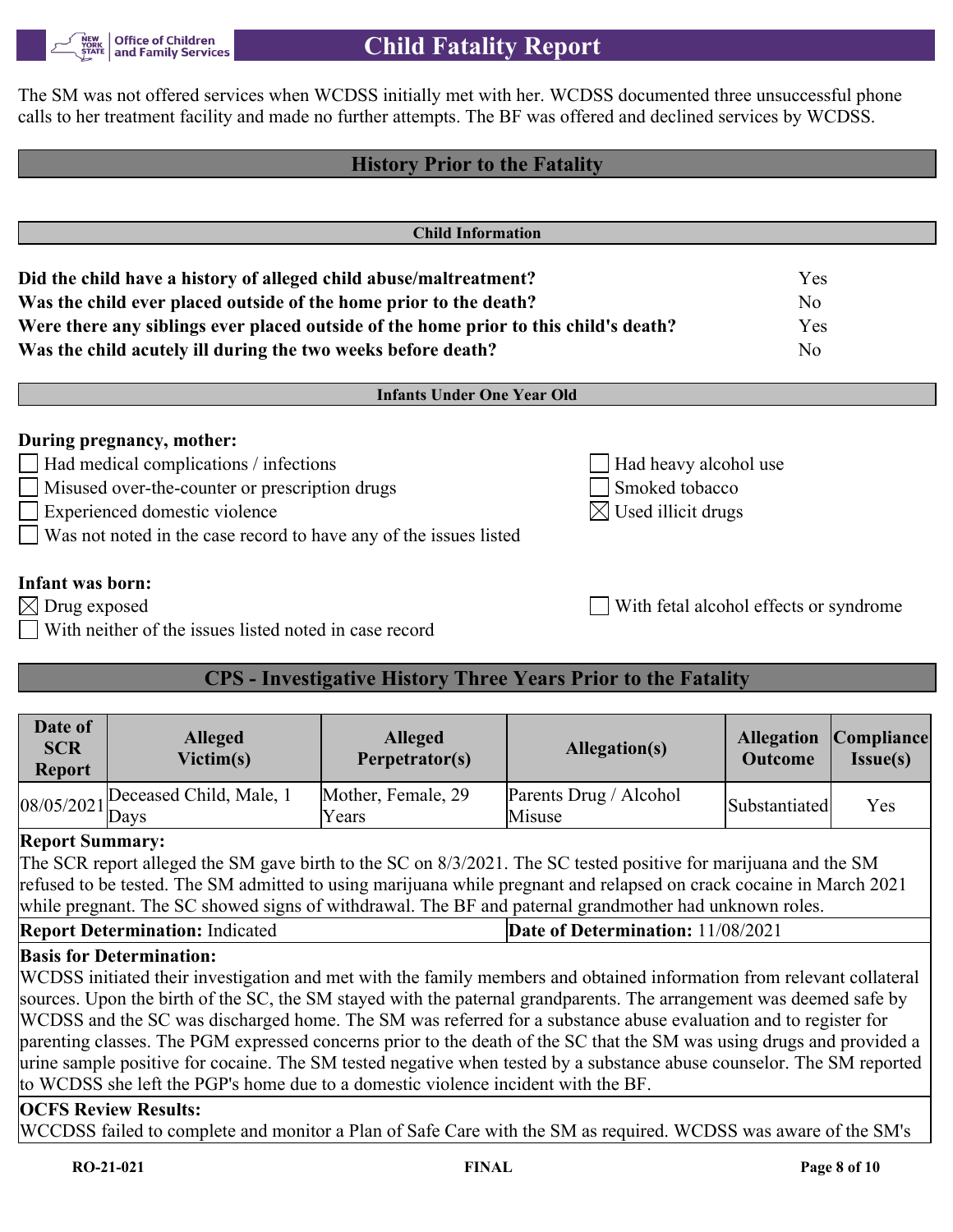history of drug use and removal of a previous child. WCDSS was aware of the concerns for drug use expressed by the PGM and the SM's unstable housing at the time the SC died. WCDSS failed to ensure the SM was able to provide the SC with a safe sleep environment upon her departure from the PGP's home. The SM admitted to WCDSS she was unable to continue staying with her sister and did not have a place to stay after 9/2/2021 until their next contact with her on  $9/7/2021$ . On  $9/7/2021$ , the SM reported being on a wait list for shelter and was staying with a friend outside of the county.

## **Are there Required Actions related to the compliance issue(s)?**  $\boxtimes$  Yes No

## **Issue:**

Failure to complete, document, and monitor a Plan of Safe Care

## **Summary:**

WCDSS failed to develop, document & monitor a Plan of Safe Care to address the health and substance use disorder treatment needs of both the infant and affected caregiver despite knowledge the infant was identified as being born exposed to substances.

## **Legal Reference:**

17-OCFS-LCM-03 & 18-OCFS-LCM-06

## **Action:**

WCDSS will complete, document & monitor a plan of safe care that specifically addresses the child(ren) affected by substance abuse and the affected caregiver. LDSS will complete the required form (OCFS-2196 Plan of Safe Care), when developing and documenting the Plan of Safe Care with the family.

#### **Issue:**

Pre-Determination/Nature, Extent and Cause of Any Condition

## **Summary:**

New information and evidence became apparent during the open case regarding the SM's inability to provide adequate shelter for the SC. WCDSS did not take adequate measures to ensure the SM and SC had adequate housing. The SM reported being on the waitlist for shelter. WCDSS failed to ensure the home the SM was temporarily staying in had a safe sleeping environment for the SC.

## **Legal Reference:**

18 NYCRR 432.2(b)(3)(iii)(c)

## **Action:**

WCDSS will make an adequate assessment of the nature, extent and cause of any condition which may constitute abuse or maltreatment, whether contained in the original SCR report or discovered during the open investigation.

#### **CPS - Investigative History More Than Three Years Prior to the Fatality**

The SM had two substantiated cases from 2013 in which her child was removed from her care due to concerns for drug and alcohol abuse. The SM's parental rights were terminated in 2015 and the child was freed for adoption.

#### **Known CPS History Outside of NYS**

There was no known CPS history outside of NYS.